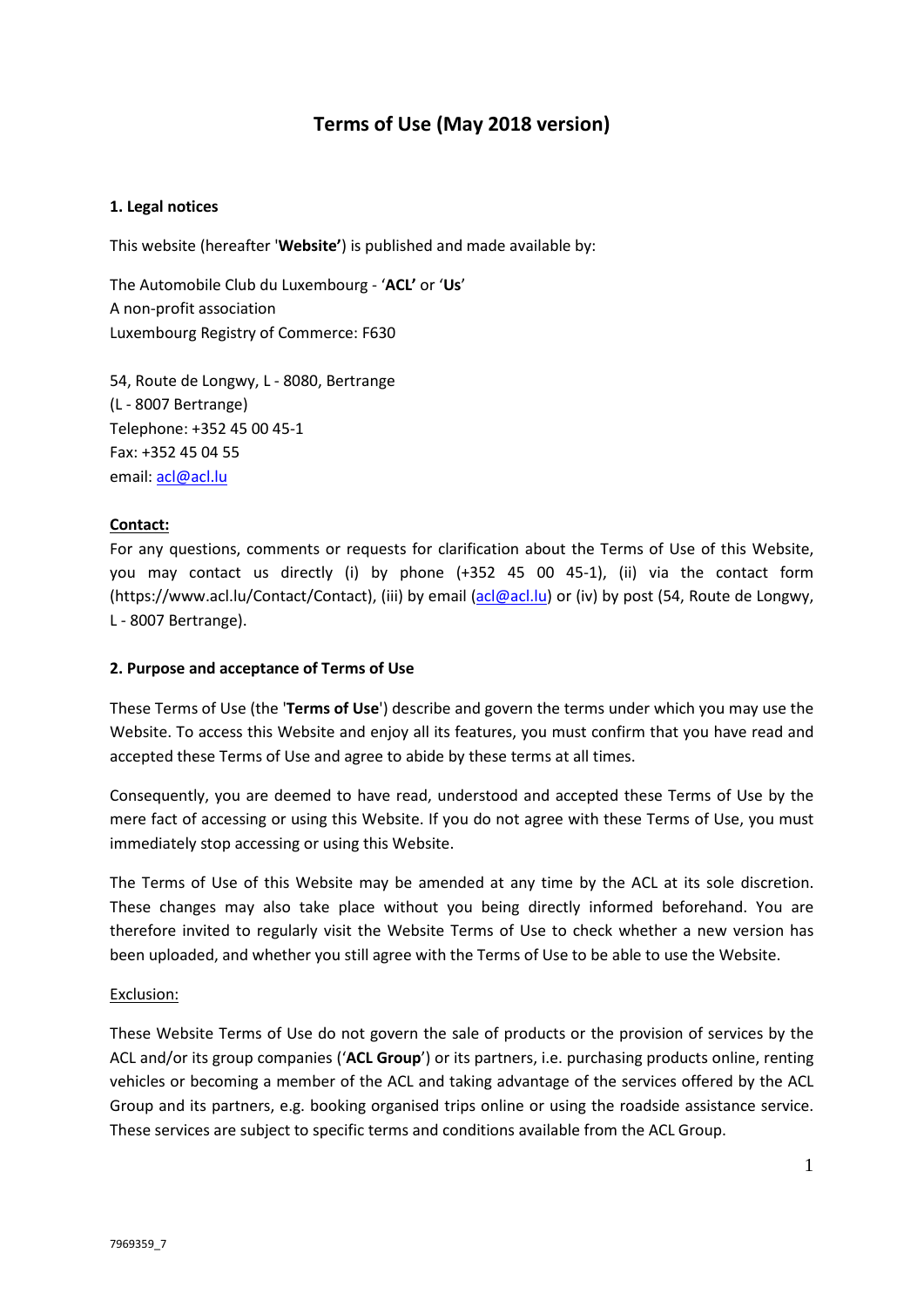### **3. Limitation of liability for the Website content**

Unless stated otherwise, all information, texts, documents, newsletters, brochures, images, photographs, videos, audio files, diagrams, graphics, surveys, presentations, opinions and opinions expressed and, in general, all content hosted and published or made available on this Website (the '**Content**') is made available to you for general information purposes in relation to the various services offered by ACL Group, or subjects or information specially selected by ACL Group in connection with motor sports, mobility, traffic and road safety, tourism and any other directly or indirectly related initiatives.

The ACL Group gives no guarantee as to the accuracy, reliability, completeness, updating or maintenance of the Content on this Website. Any opinions, opinions, recommendations and/or advice of the ACL Group and its partners which are expressed in the Content or which would otherwise be communicated to you by the ACL Group, e.g. following one of your requests via our contact form, are communicated solely for information purposes and the ACL Group waives all liability. In addition, we inform you that the Content may be changed or removed at any time at the sole discretion of the ACL Group and its partners or third party sources from which this Content originates.

In particular, the ACL Group may not be held liable for Content that does not reflect applicable laws and regulations, including, but not limited to, road traffic laws or real-time information presented on the Website.

## **4. Limitation of liability with regard to the operation of the Website**

This Website is provided to you 'as is' without warranty of any kind. The ACL gives no guarantee as to the availability of this Website and its Content, and their use in an uninterrupted and error-free manner.

The ACL has no control over the internet and assumes no responsibility for disruptions that are due to electronic communications networks and the speed of your internet connection. The ACL assumes no responsibility for any damage that may be caused to your computer hardware, computer programs, files, information and archived data due to computer viruses, spyware, malware or other programming or security errors on the Website. In any event, the ACL may not be held liable for any damage resulting from configuration errors or failure to update your computers, devices, programmes and browsers or from user errors.

### **5. Responsible use of the website**

By accessing this Website and accepting these Terms of Use, you agree to use the Website in compliance with the applicable laws and regulations in a responsible, reasonable and conscientious manner.

Generally speaking, it is prohibited to access and use this Website for purposes other than those for which this Website has been designed and made available to you, and in particular to use the Resources, i.e. those defined at **point 6,** for purposes that are commercial or not strictly personal.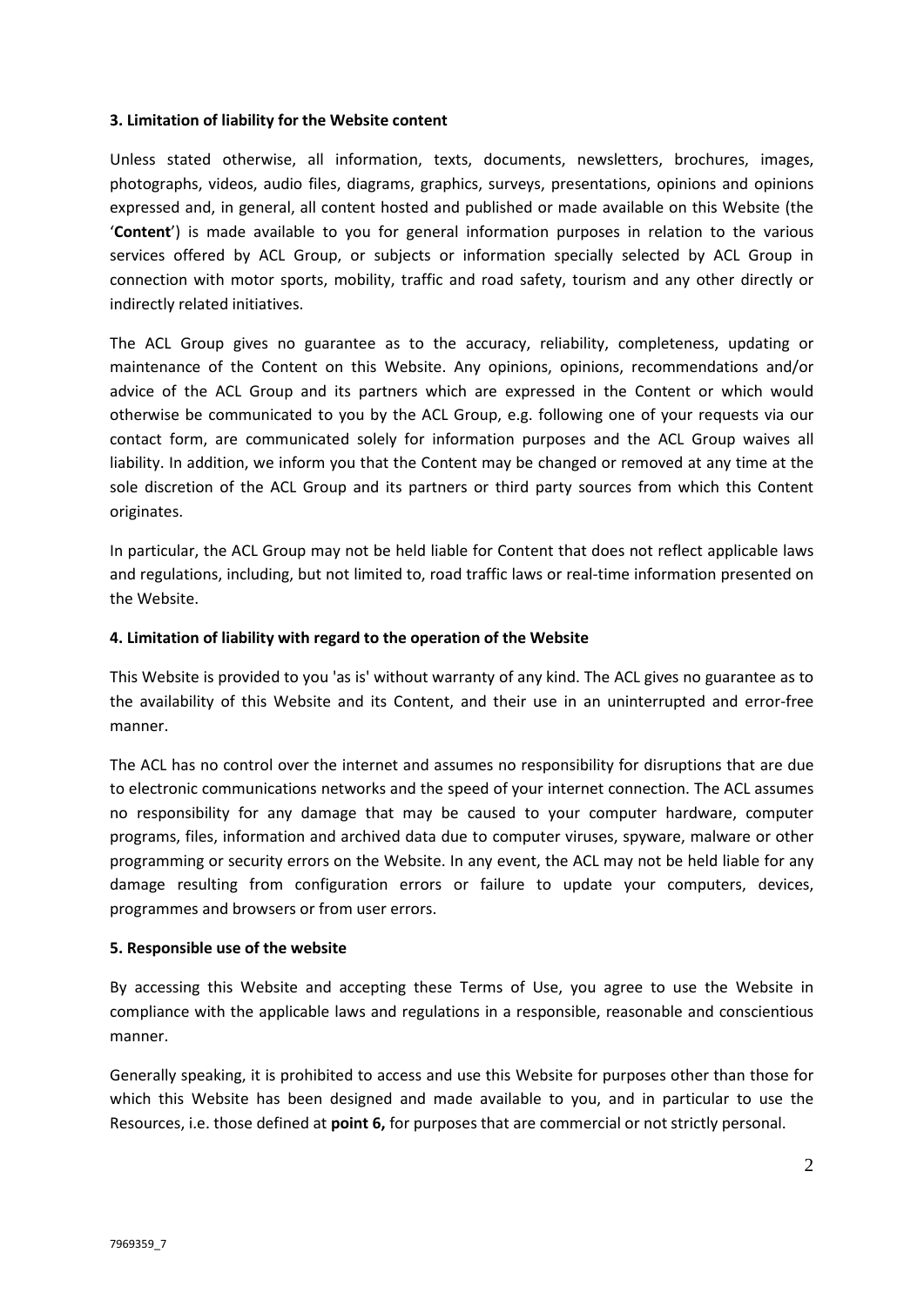In particular, you agree not to use the Website or to allow others to use the Website:

- for illegal, fraudulent or otherwise unlawful activities;
- for any form of communication that is unlawful, improper, obscene, indecent, libellous, defamatory, threatening, abusive, inappropriate or unsolicited or that is likely to cause any inconvenience, torment or distress, or violate public order and/or public morals or any applicable laws or regulations relating to racial discrimination or hatred;
- for the purposes of activities that may violate the applicable privacy and data protection laws and regulations;
- for activities that may infringe any intellectual property rights of the ACL Group, its partners or third parties, including but not limited to copyrights, trademarks, patents, designs and databases;
- to create, distribute or otherwise use viruses or other malicious software or in any way damage, change, destroy, restrict, impede or otherwise affect the Website, and its use and capacity vis-a-vis other users or third parties, including by needlessly overloading the Website with unreasonably large data flows causing denials of service;
- to circumvent, disable, disrupt, access unauthorised resources or otherwise impact the security of the Website and its traffic or the hardware of users of the Website or any third party.

If you breach your obligations under these Terms of Use, you will be held responsible for your actions. Therefore, by accepting the Terms of Use, you agree to compensate the ACL Group in full and not hold it responsible for any claims, damages, expenses, claims or other costs, including lawyers' or other legal advisors' fees and expenses, and/or arising from any legal, conciliation, mediation or extra-judicial proceedings that the ACL Group has had to undergo as a result of your actions or that the ACL Group has been exposed to for the purpose of communications procedures to restore our image and reputation.

### **6. Intellectual Property**

All Content on the Website, as well as all images, photographs, trademarks and logos, trade names, domain names, videos, computer programmes, database, source code and machine code of the Website, the general design of the Website, the selection, organisation and presentation of all materials on the Website (the '**Resources**') are the property of the ACL Group, its partners, or third parties who have authorised their use by the ACL Group. The Resources are protected by copyright, trademarks, patents, industrial design rights, database rights and any other intellectual property rights that may or may not be enshrined which are held by the ACL Group, its partners, or by third parties.

Except as otherwise indicated by the ACL Group, its partners, or third party copyright owners of the Resources, it is strictly prohibited to reproduce, copy, adapt and/or translate, change, distribute, transmit, publish, communicate, extract data from, reuse or create derivative works from or operate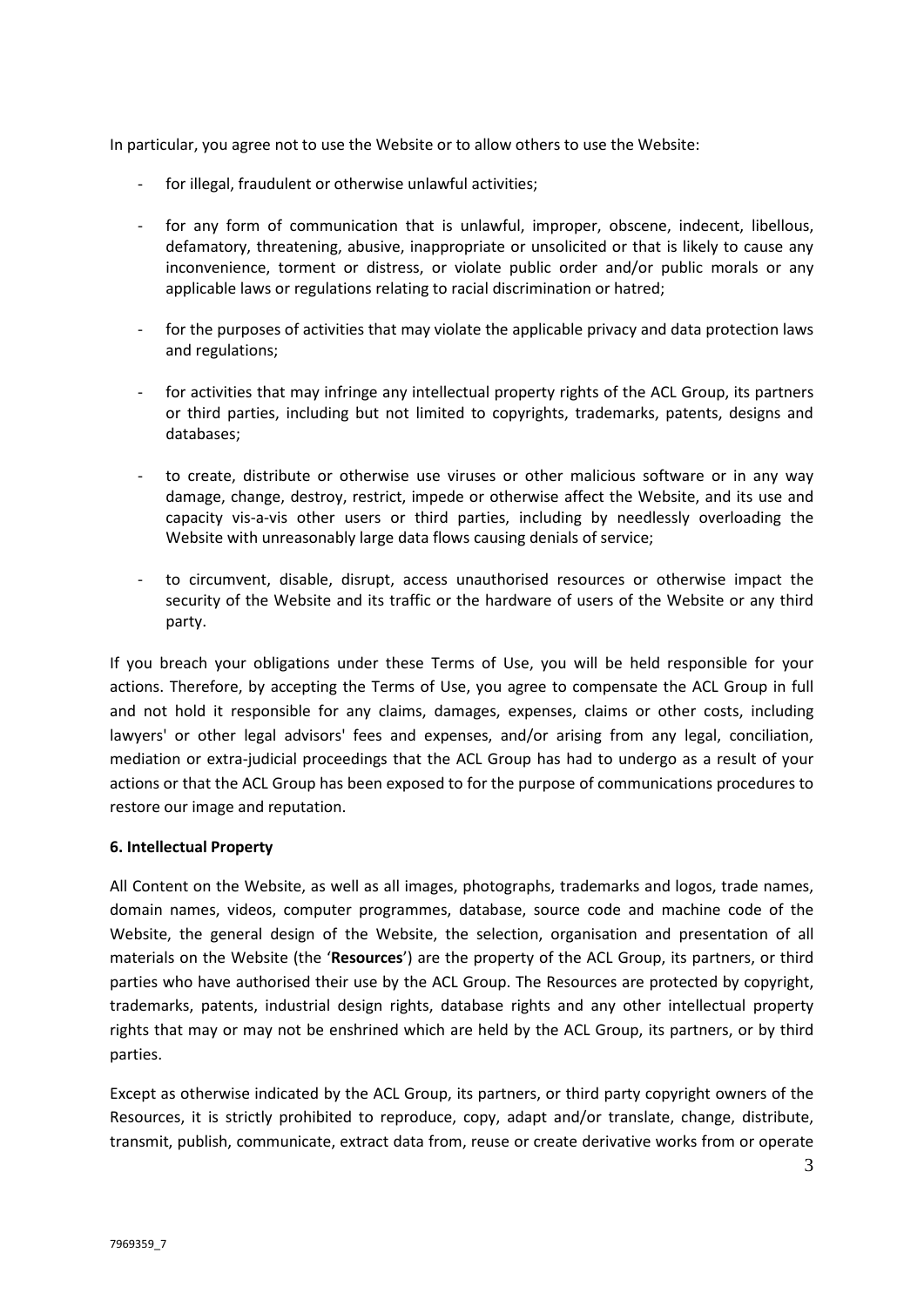the Website or its Resources in any other way, in whole or in part, on any type of media, without the prior written authorisation of the ACL. Access to and use of this Website does not imply the sale or transfer of any license or right to the Resources other than what is strictly necessary to access the Website and use the features made available by the ACL on this Website.

With the exception of photographs and videos on the Website and comments or opinions expressed by other users of the Website or by third party sources to the ACL Group, you are authorised to use the Content that is made available to you to be downloaded, printed, shared on social networks, provided that such use is limited to non-commercial purposes. The Content made available to you may as a consequence be reproduced, copied, distributed, transmitted, published or otherwise communicated, in whole or in part, on all types of media provided that their source is referred to with a link to our Website. For any other form of use or operation, or if you have any doubt about the Content that you are authorised to use on the Website, please contact us via our contact form [\(https://www.acl.lu/Contact/Contact\)](https://www.acl.lu/Contacts/Contact) or via the contact details provided in the legal notice (point 1. above).

This Website contains Resources and Content that are protected by intellectual property rights belonging to third parties, and whose use may be subject to conditions determined by these third parties.

If you believe that our Website or the Resources in any way affect your intellectual property rights, you must notify the ACL immediately using the contact details provided in these Terms of Use.

# **7. External links**

This Website contains hypertext links to other web pages that are operated by third parties, e.g. cita.lu for webcams, our partners for member benefits, etc. The ACL assumes no responsibility for the operation and content of these other web pages.

The ACL is also not responsible for hypertext links that may be placed by third parties on other pages in order to redirect you to our Website or to documents hosted on our Website. The ACL reserves the right to prohibit and/or block any link to the Website that has been created without our permission, at any time, without notice and at its sole discretion.

# **8. Applicable law and jurisdiction**

These Terms of Use are subject to the laws and regulations of the Grand Duchy of Luxembourg.

By accessing and using this Website, you agree to attempt to amicably resolve any dispute that may arise in connection with the interpretation and performance or non-performance of these Terms of Use.

Failure to resolve the dispute means the courts of the City of Luxembourg will have exclusive jurisdiction to settle any dispute concerning the interpretation and performance or non-performance of these Terms of Use.